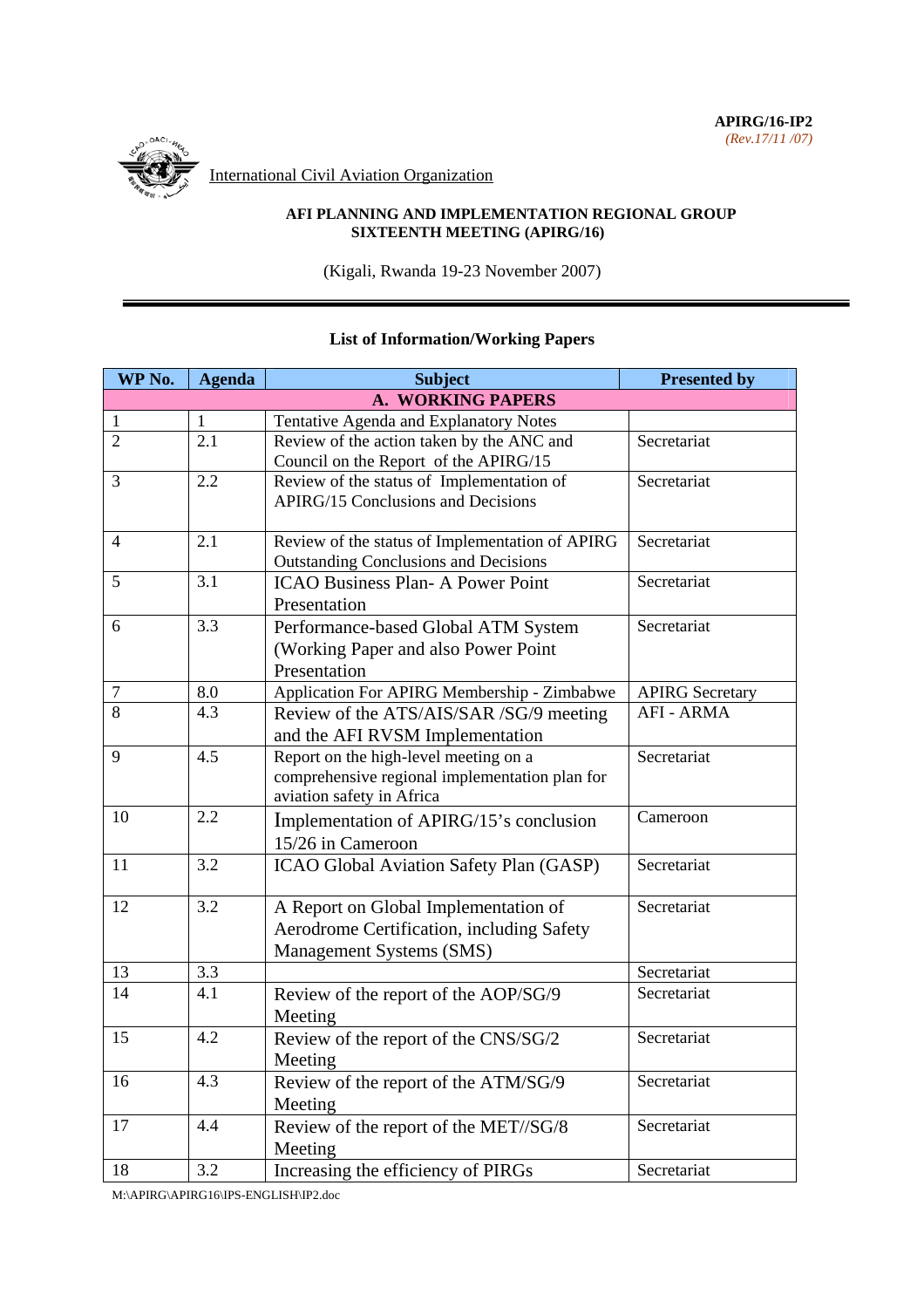## APIRG/15-IP/2 17/11/07

| WP No.                       | <b>Agenda</b> | <b>Subject</b>                                                                                   | <b>Presented by</b> |  |
|------------------------------|---------------|--------------------------------------------------------------------------------------------------|---------------------|--|
|                              |               | A. WORKING PAPERS                                                                                |                     |  |
| 19                           | 4.5           | Comprehensive AFI Regional Implementation<br>Plan                                                | Secretariat         |  |
| 20                           | 4.6           | Outcome of the AFI Traffic Forecasting<br>Group (AFI/TFG/4)                                      | Secretariat         |  |
| 21                           | 3.6           | Outcome of the Thirteenth Informal Meeting                                                       | Secretariat         |  |
|                              |               | on the improvement of ATS over the South                                                         |                     |  |
|                              |               | Atlantic (SAT/13)                                                                                |                     |  |
| 22                           | 5.1           | Review and update of deficiencies in AOP                                                         | Secretariat         |  |
| 23                           | 5.1           | Review and update of deficiencies in ATM<br>(ATS, AIS, SAR)                                      | Secretariat         |  |
| 24                           | 5.1           | Review and update of deficiencies in CNS                                                         | Secretariat         |  |
| 25                           | 5.1           | Review and update of deficiencies in MET                                                         | Secretariat         |  |
| 26                           | 4.4           | The introduction of 30 hour TAF in the AFI<br>Region                                             | <b>ASECNA</b>       |  |
| 27                           | 4.4           | <b>Operations of Dakar OPMET Data Bank</b>                                                       | <b>ASECNA</b>       |  |
| 28                           | 4.4           | <b>Quality Management System for Aeronautical</b><br>Meteorological Services                     | <b>ASECNA</b>       |  |
| 29                           | 3.2           | Safety Monitoring, Safety data analysis                                                          | Secretariat         |  |
| 30                           | 3.2           | <b>Conclusions of SAR Conference</b>                                                             | Secretariat         |  |
| 31                           | 3.3           | Report on the Development of ICAO<br>Provisions on the use of the Internet                       | Secretariat         |  |
| 32                           | 4.2           | Implementation of Rationalized AFTN Plan<br>in the ASECNA Area                                   | <b>ASECNA</b>       |  |
| 33                           | 4.2           | Aeronautical Fixed Service improvement in<br><b>ASECNA</b>                                       | <b>ASECNA</b>       |  |
| 34                           | 4.2           | <b>Aeronautical Fixed Service status in</b><br>ASECNA: ATS/DS circuits achievement and<br>status | <b>ASECNA</b>       |  |
| 35                           | 4.2           | AFI Planning and Implementation Regional<br>Group                                                | <b>ASECNA</b>       |  |
| 36                           | 4.2           | <b>Extended VHF coverage for Aeronautical</b><br><b>Mobile Service</b>                           | <b>ASECNA</b>       |  |
| 37                           | 5.2           | Harmonization of Civil Aviation Regulations<br>in the East African Community                     | EAC                 |  |
| 38                           | 5.2           | Establishment of a Regional Safety and<br>Security Oversight Agency (CASSOA)                     | EAC                 |  |
| <b>B. INFORMATION PAPERS</b> |               |                                                                                                  |                     |  |
| IP No.                       |               | <b>Subject</b>                                                                                   | <b>Presented by</b> |  |
| 1                            |               | <b>Information Bulletin</b>                                                                      | Secretariat         |  |
| $\overline{2}$               |               | List of Information/Working Papers                                                               | Secretariat         |  |
| 3                            |               | Work Programme of ICAO ANC Panels                                                                | Secretariat         |  |
| $\overline{4}$               |               | A Progress Report on the Implementation of the<br>ICAO Unified Strategy Programme (USP)          | Secretariat         |  |
| 5                            | 7.1           | COSCAP in the AFI Region                                                                         | Secretariat         |  |